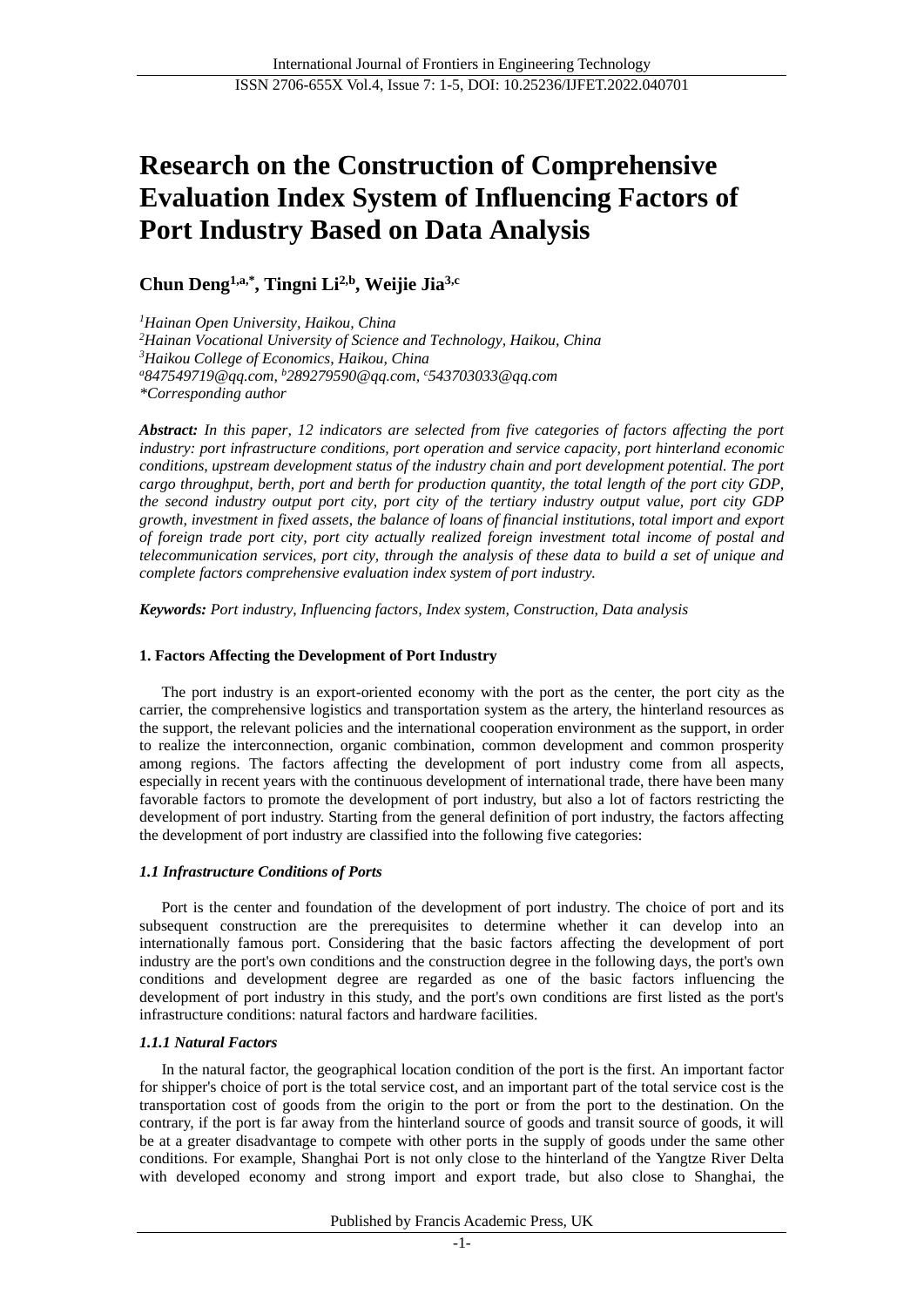transportation hub of water transportation, railway and highway in China. Therefore, it has obvious advantages in geographical location. Proximity to international routes is often more important to transit ports than proximity to the hinterland. The world famous transit port of Singapore is a perfect example. Although its inland hinterland is very limited, its excellent location close to international shipping routes is a major reason for its success. Therefore, the distance between the port and the hinterland source of goods and the distance between the port and the international waterway are two important factors affecting the port industry.

The second is the deep-water shoreline and deep-water berth resources of the port. At present, the trend of large-scale ships is accelerating. Container ships have developed into the sixth generation, and their requirements for the depth of berths have reached 14.5 meters, and natural fine deep-water shoreline is the prerequisite for the construction of these deep-water berths. For example, Guangzhou Port used to be the fastest and earliest developing port in the Pearl River Delta region. However, due to the lack of deep-water berths, it was once overtaken by Shenzhen Port. It was not until the construction of Nansha Port Deep Water Port Area in the later period that it gradually got rid of the embarrassing situation. At present, in order to compete for the position of hub port, some important ports in the world also take the fifth and sixth generation containers as the standard in their planning, and build deep-water berths of more than 14 meters or even deeper.

Finally, the climatic conditions of the port. The ports in northern China are susceptible to freezing weather in winter, and the ports in southern China are susceptible to typhoons or fog in summer, which will affect the operation of the ports.

#### *1.1.2. Port Hardware Facilities*

Port hardware facilities are the basis of port operation, and their level directly affects the basic service capacity and level of the port.

Hardware facilities include port berths, the number of loading and unloading machines on the shore, the area of storage yard, the capacity of storage yard and the number of collecting cards, the number of railways, the number of barges and so on. It reflects the port loading and unloading equipment capacity, storage equipment capacity, mechanical operation efficiency and equipment capacity adequacy. In reality, these hardware facilities are directly related to the time of the vehicle and ship in the port, and then affect the total transportation time. The most important indicator in hardware facilities is the number and size of berths. Today, with the increasing size of container ships, high-quality and deep-water berths with wide and deep water are particularly important. The longer the wharf shoreline, the more berths and the more deep-water berths, the more ships can berth at the same time, which will reduce the congestion degree of the port, improve the efficiency of port operation, and thus improve the port industry benefit. Secondly, the area of port storage yard. Port warehouse is the main distributing place of goods, which directly affects the turnover of goods and the docking time of vehicles and ships. The area of storage yard is closely related to the port throughput and handling efficiency, while the effective area of storage yard is interrelated with the handling efficiency. For example, for containers, if the number of container layers in the yard is too high, the loading and unloading efficiency of the port will be affected, and the operation of the whole port will also be adversely affected. The larger the effective area of the yard is, the larger the space for port operation will be and the stronger the operation capacity will be. And finally, the machinery of the port. Modern ports are more and more inclined to mechanization and automation operation, advanced port machinery is an important condition to improve the efficiency of port loading and unloading, it has become an important factor to improve the efficiency of port industry.

# *1.2 Port Operation and Service Capacity*

The operation and service capacity of the port mainly includes two aspects. The first is the port's cargo throughput and container throughput. The cargo throughput and container throughput of a port directly reflect the production capacity of a port, which is the most important index to measure the competitiveness of a port. The throughput reflects the operating income scale and profit scale of a port, while the throughput growth rate reflects the competitiveness and development potential of a port.

The second is the number of port routes. The number of routes directly affects the number of places to which the goods are transported through the port, which strengthens the external contact and promotes foreign trade, thus improving the competitiveness of the port industry.

Published by Francis Academic Press, UK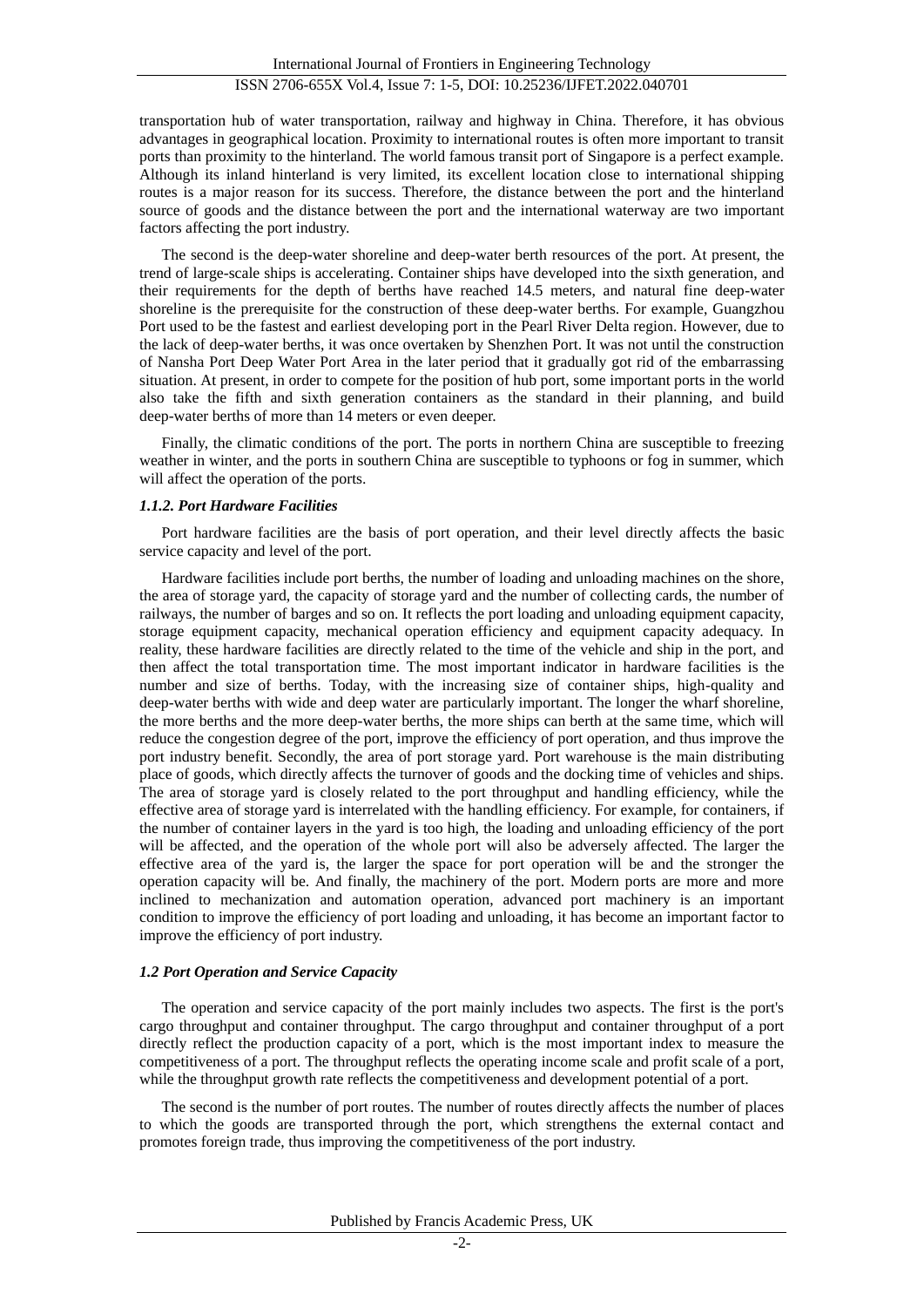# ISSN 2706-655X Vol.4, Issue 7: 1-5, DOI: 10.25236/IJFET.2022.040701

#### *1.3 Economic Conditions in the Hinterland of the Port*

The economic resources of the hinterland are the support for the development of the port industry. The better the economic development of the hinterland is, the better it will be able to provide support for the development of the port industry and deliver the services and products of the hinterland to all parts of the world. Therefore, the economic development level of the hinterland of the port directly affects the development status and prospect of the port. For example, Shanghai Port and Ningbo-Zhoushan Port are backed by the developed Yangtze River Delta Economic Zone, Shenzhen Port is backed by the developed Pearl River Delta Economic Zone, and Tianjin Port is backed by the increasingly developed Bohai Rim Economic Zone.

Port hinterland economy includes two aspects. The first is the level of economic development of the city where the port is located. The development of ports cannot be separated from the cities that provide support for them. Port and port cities are closely linked and mutually promoted. The development of port cities provides sufficient construction funds and human resources for ports, and the improvement of port industry can better promote the economic prosperity of port cities. Therefore, many port cities have developed economically and prospered in foreign trade, and become important cities in the world or in China, such as Rotterdam in the Netherlands. The GDP of a port city is generally positively correlated with the port throughput. The total import and export volume of a port city is closely related to the port throughput. Meanwhile, the proportion and scale of the secondary and tertiary industries of a port city indirectly affect the throughput and revenue capacity of a local port. In China, the economy has undergone great changes since the reform and opening up, and the economic pattern has also undergone major changes. Coastal areas, especially coastal port cities, have become important import and export bases. Therefore, the economic scale and economic structure of coastal cities greatly affect the development of ports. The import and export trade of the port cities is generally quite developed. For example, Shenzhen accounts for most of the import and export trade in the Pearl River Delta region.

The second is the hinterland range of the port. The hinterland is the direct source and destination of goods for a port, and the economic development level of the hinterland directly affects the throughput and competitiveness of a port. The larger the scope of the hinterland, the higher the GDP and the higher the import and export volume, the more developed the logistics and commercial flow of the hinterland will be, and the greater the demand for port services will be. The vast majority of China's foreign trade depends on sea transportation. The analysis of typical port industries in the world in Chapter 5 also shows that hinterland is an important dependence of ports.

#### *1.4 Upstream Development of the Industry Chain*

The hub of the port and shipping industry chain is the port, whose upstream mainly includes non-shipping direct business services such as financing insurance, maritime arbitration, maritime norms, maritime consulting, international shipping transactions and technical standards for modern international shipping. It is the most important part of the modern shipping service industry. As a capital-intensive industry, the shipping industry requires huge capital investment in infrastructure construction, shipbuilding, shipping management and trading, and the financial services industry plays a very important role in supporting the development of the shipping industry. Therefore, the operation of finance and insurance industry in the economic component is representative to a certain extent. The support of upstream industry of port industry is a necessary condition to improve its competitiveness.

#### *1.5 Port Development Potential*

Port development potential directly affects the future competitiveness of port industry. The first choice is the port industry development status. In view of the increasing importance of the development of port-adjacent industries, the industrial development of various port cities, such as the processing and export industries dominated by foreign investment, has a great impact on the import and export of ports. Therefore, the amount of foreign investment in the city where the ports are located profoundly reflects and influences the import and export of ports. In the early stage of Chinese economic take-off, processing trade dominated by investment from Hong Kong and Taiwan occupied a large amount of import and export trade, such as Foxconn in Shenzhen. Foxconn's investment in Henan doubled Henan's foreign trade. Therefore, foreign investment in a region directly affects the scale and pattern of import and export, and will also increase the impact on the development and competition of ports.

#### Published by Francis Academic Press, UK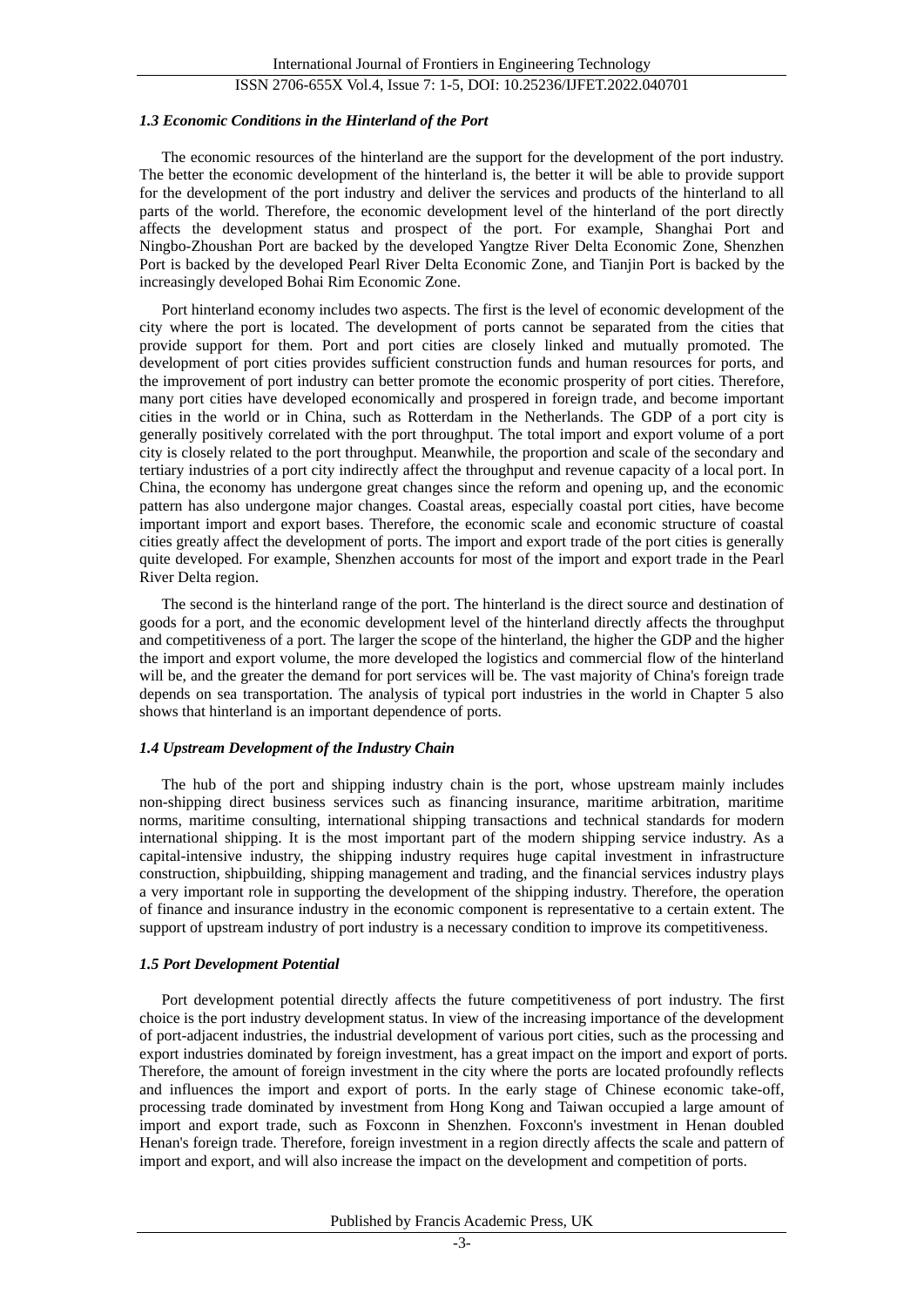Secondly, the development of port logistics industry. In modern trade, logistics occupies an increasingly important position, first-class logistics services can bring better development of the port industry, because the development of the port industry not only needs good port construction, but also needs convenient transportation and smooth logistics services, so as to drive the port industry to develop rapidly. The perfection of the collection and distribution system mainly refers to the construction of logistics hardware connecting ports, including the dense unimpeded traffic of roads, railways and inland rivers, as well as the construction of various logistics parks. The convenience of logistics reflects the actual ability of the port logistics industry to support the development of the port, including the speed of cargo turnover, and the information industry that provides support for the informatization level of logistics services (as reflected by the index of the post and telecommunications industry).

Finally, to the macro environment, the port industry is not only the economic development in a region, but also the global economic development. Port industry is the product of international trade development under the situation of economic globalization, its development needs the economic coordination within each region, therefore, the macro environment also restricts the development of port industry. The macro environment of a port mainly refers to the government's support of policies and regulations for a port, the government's development plan for port talents, and the degree of international cooperation (to indicate the port's active degree of participating in international cooperation, including the degree of internationalization and integration of the region).

#### **2. The Construction of the Index System**

According to the foregoing, this study constructs a comprehensive evaluation system for the influencing factors of the port industry, selects 12 indicators as the main factors affecting the port industry, and highlights the influence of economic factors. As shown in Table 1:

| First level indicator                            | The secondary indicators                                                                                 |
|--------------------------------------------------|----------------------------------------------------------------------------------------------------------|
| Port service capacity                            | Port cargo throughput (10,000 tons)                                                                      |
| Port infrastructure<br>conditions                | Total length of port berth (m)                                                                           |
|                                                  | Number of berths for port production (pcs)                                                               |
| Economic<br>conditions in the<br>port hinterland | GDP of the city where the port is located (100 million yuan)                                             |
|                                                  | Total output value of the secondary industry in the city where the port is located<br>(100 million yuan) |
|                                                  | Total output value of tertiary industry in the city where the port is located (100<br>million yuan)      |
|                                                  | GDP growth rate of the city where the port is located (%)                                                |
| Upstream<br>development of the<br>industry chain | Investment in fixed assets (100 million yuan)                                                            |
|                                                  | Loan balance of financial institutions (100 million yuan)                                                |
| Port Development<br>Potential                    | Total foreign trade import and export volume of port city (US\$100 million)                              |
|                                                  | The actual amount of foreign investment in the city where the port is located<br>(US\$100 million)       |
|                                                  | Post and telecommunications revenue of the city where the port is located (100)<br>million yuan)         |

*Table 1: Comprehensive evaluation index system of influencing factors of port industry*

#### **3.Conclusion**

From the above analysis, it can be seen that factors affecting the development of port industry mainly come from five aspects: port service capacity, port infrastructure conditions, economic conditions in the port hinterland, upstream development of the industry chain, port development potential, twelve indicators were selected from these five aspects: port cargo throughput, total length of port berth, number of berths for port production, GDP of the city where the port is located, total output value of the secondary industry in the city where the port is located, total output value of tertiary industry in the city where the port is located, GDP growth rate of the city where the port is located, investment in fixed assets, loan balance of financial institutions, total foreign trade import and export